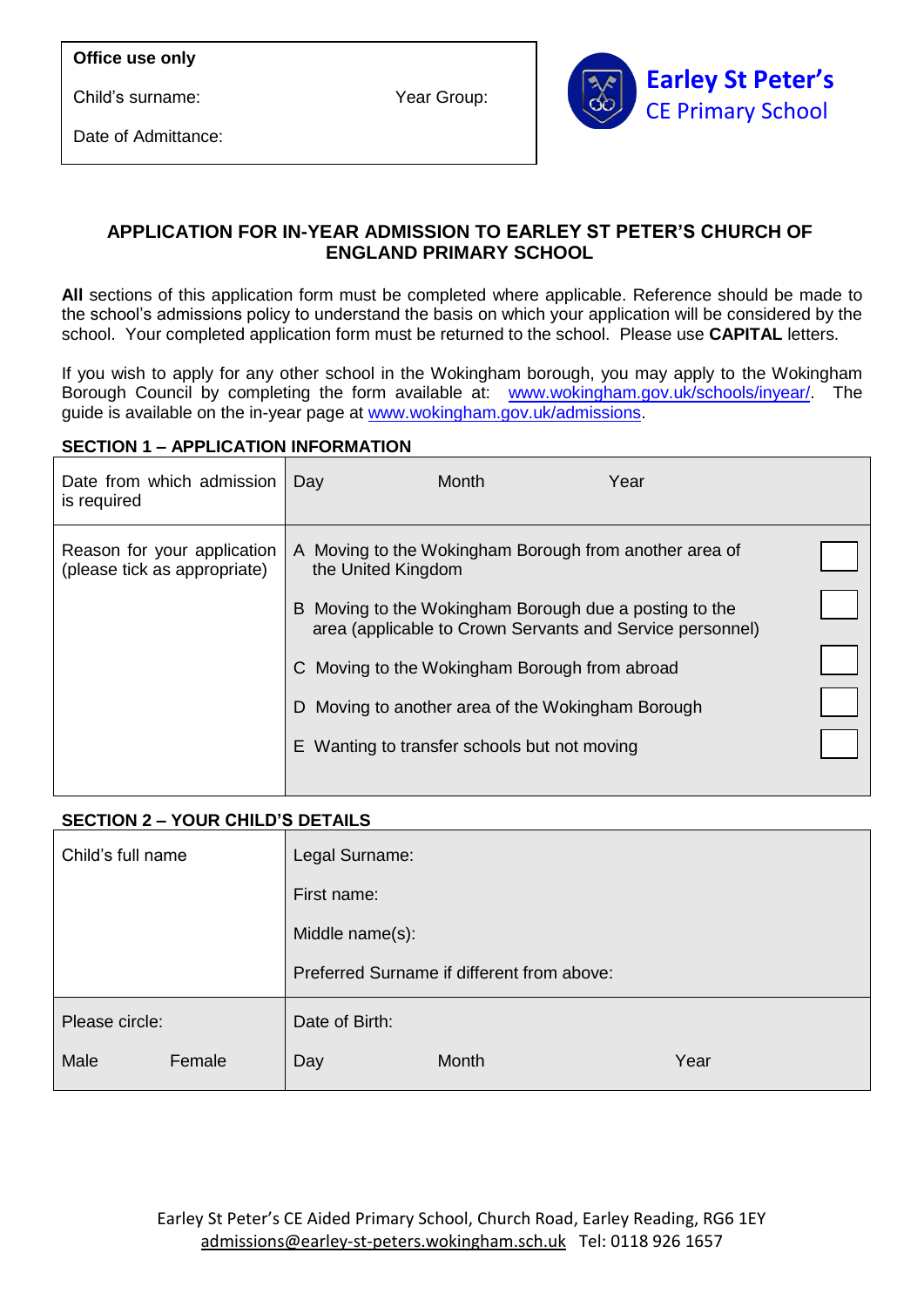## **SECTION 3 – YOUR DETAILS**

| Name and contact details of                                                                                               | Full name:                                                                                                                                                                                          |             |           |
|---------------------------------------------------------------------------------------------------------------------------|-----------------------------------------------------------------------------------------------------------------------------------------------------------------------------------------------------|-------------|-----------|
| parent                                                                                                                    | Title:                                                                                                                                                                                              |             |           |
| lf<br>caring<br>you<br>for<br>are<br>someone else's child for                                                             | Relationship to child:<br>Do you have parental responsibility?<br>If no, please provide details.                                                                                                    | Yes         | <b>No</b> |
| more than 28 days and you<br>immediate<br>not<br>an<br>are<br>relative; you may be private<br>fostering and it is a legal | Home telephone:                                                                                                                                                                                     | Mobile:     |           |
| responsibility to contact the<br>local authority on 0118 974                                                              | Email:                                                                                                                                                                                              |             |           |
| 6243 or see council website                                                                                               | <b>Current address:</b>                                                                                                                                                                             |             |           |
|                                                                                                                           | House number:                                                                                                                                                                                       | House name: |           |
|                                                                                                                           | Street:                                                                                                                                                                                             |             |           |
|                                                                                                                           | Town/Village:                                                                                                                                                                                       |             |           |
|                                                                                                                           | County:                                                                                                                                                                                             | Post code:  |           |
|                                                                                                                           | Is this the child's address:                                                                                                                                                                        | Yes         | <b>No</b> |
|                                                                                                                           |                                                                                                                                                                                                     |             |           |
| Current address of child if                                                                                               | House number:                                                                                                                                                                                       | House name: |           |
| different to parent                                                                                                       | Street:                                                                                                                                                                                             |             |           |
|                                                                                                                           | Town/Village:                                                                                                                                                                                       |             |           |
|                                                                                                                           | County:                                                                                                                                                                                             | Post code:  |           |
| Address of proposed new                                                                                                   | Anticipated date of move:                                                                                                                                                                           |             |           |
| address, if moving                                                                                                        | House number:                                                                                                                                                                                       | House name: |           |
|                                                                                                                           | Street:                                                                                                                                                                                             |             |           |
| Evidence of move will be<br>required.                                                                                     | Town/Village:                                                                                                                                                                                       |             |           |
| Please advise if there are                                                                                                | County:                                                                                                                                                                                             | Post code:  |           |
| any changes to these plans<br>as this may affect the                                                                      | New home telephone number:                                                                                                                                                                          |             |           |
| allocation of a school place.                                                                                             | Have you exchanged contracts or completed, or are you in receipt of a<br>signed rental agreement for this property? (Please submit this information<br>with your application when it is available). |             |           |

Earley St Peter's CE Aided Primary School, Church Road, Earley Reading, RG6 1EY [admissions@earley-st-peters.wokingham.sch.uk](mailto:admissions@earley-st-peters.wokingham.sch.uk) Tel: 0118 926 1657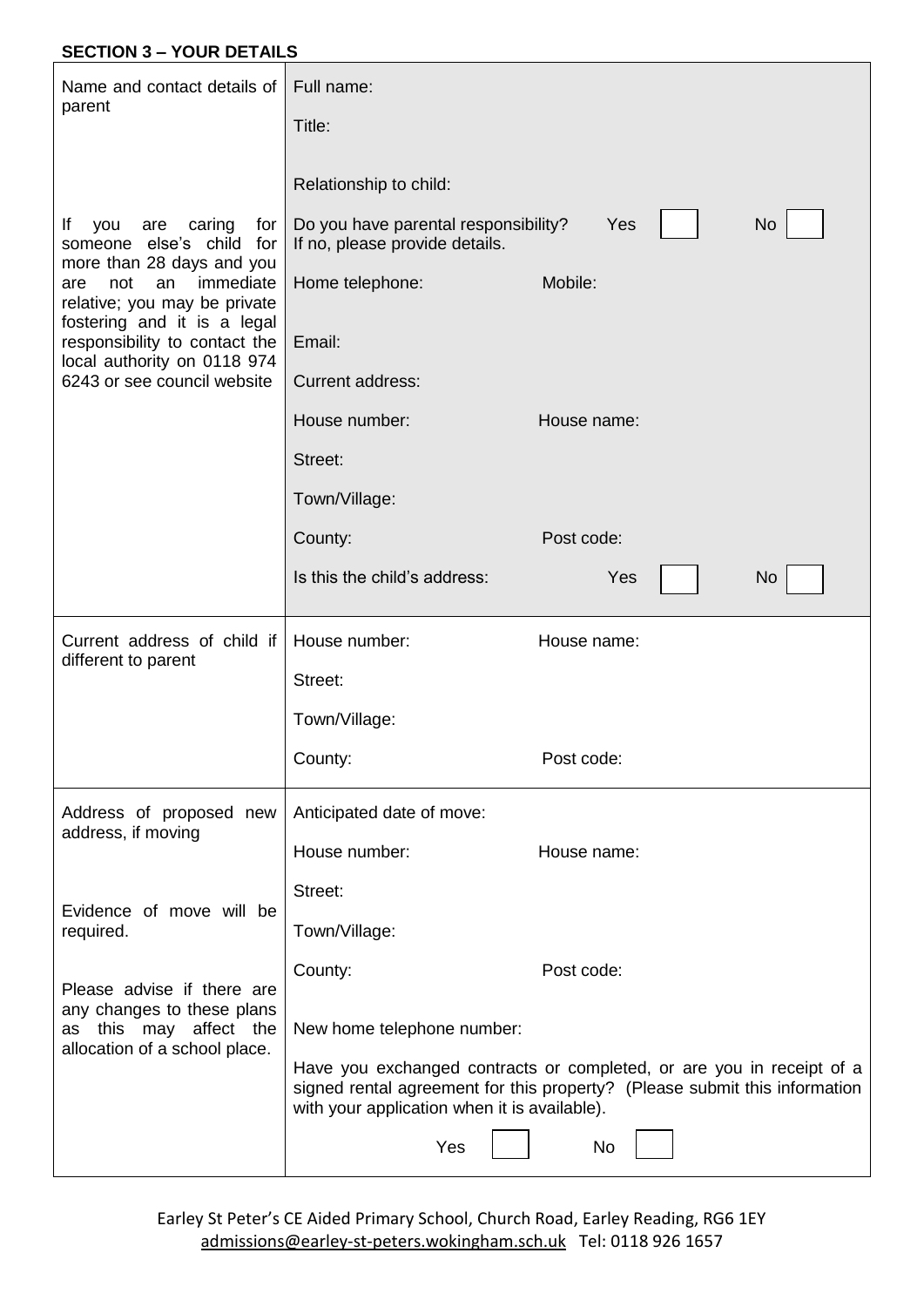### **SECTION 4 – CURRENT OR LAST SCHOOL**

| Child's<br>current<br>last<br>or<br>school                                                                                                                                                                                                                                                            | Name of school:<br>Address:                                                                                                                                                                                                                                                                                                                                                                                                                                           |
|-------------------------------------------------------------------------------------------------------------------------------------------------------------------------------------------------------------------------------------------------------------------------------------------------------|-----------------------------------------------------------------------------------------------------------------------------------------------------------------------------------------------------------------------------------------------------------------------------------------------------------------------------------------------------------------------------------------------------------------------------------------------------------------------|
| Continue<br>reasons<br>for<br>leaving on additional sheet<br>if i<br>there<br>of<br>paper<br>is<br>insufficient space                                                                                                                                                                                 | School telephone number:<br>Date of last attendance, if not currently attending:<br>Year group:<br>Does your child have any fixed or permanent exclusions? If yes, please<br>provide details below.<br>Yes<br><b>No</b><br>Reason for leaving or reason for request to change school:                                                                                                                                                                                 |
| Please note that the trust<br>seek<br>further<br>may<br>information from your child's<br>current school to verify<br>information provided on this<br>application<br>form<br><b>or</b><br>to<br>determine whether the Fair<br>Access Protocol should be<br>considered for your child's<br>application. | Have you discussed the proposed change of schools with your child's<br>current school?<br><b>No</b><br>Yes<br>Is there any additional information which you consider is relevant to this<br>In particular whether you consider the application should<br>application?<br>receive consideration under Wokingham Borough Council's Fair Access<br>the<br>Protocol<br>(available<br>on<br>in-year<br>at:<br>page<br>www.wokingham.gov.uk/admissions)<br>Yes<br><b>No</b> |

# **SECTION 5 – SCHOOL PREFERENCE**

You are applying for Earley St Peter's Church of England Primary School and this is your opportunity to give your reasons for your preference.

Reasons for choice: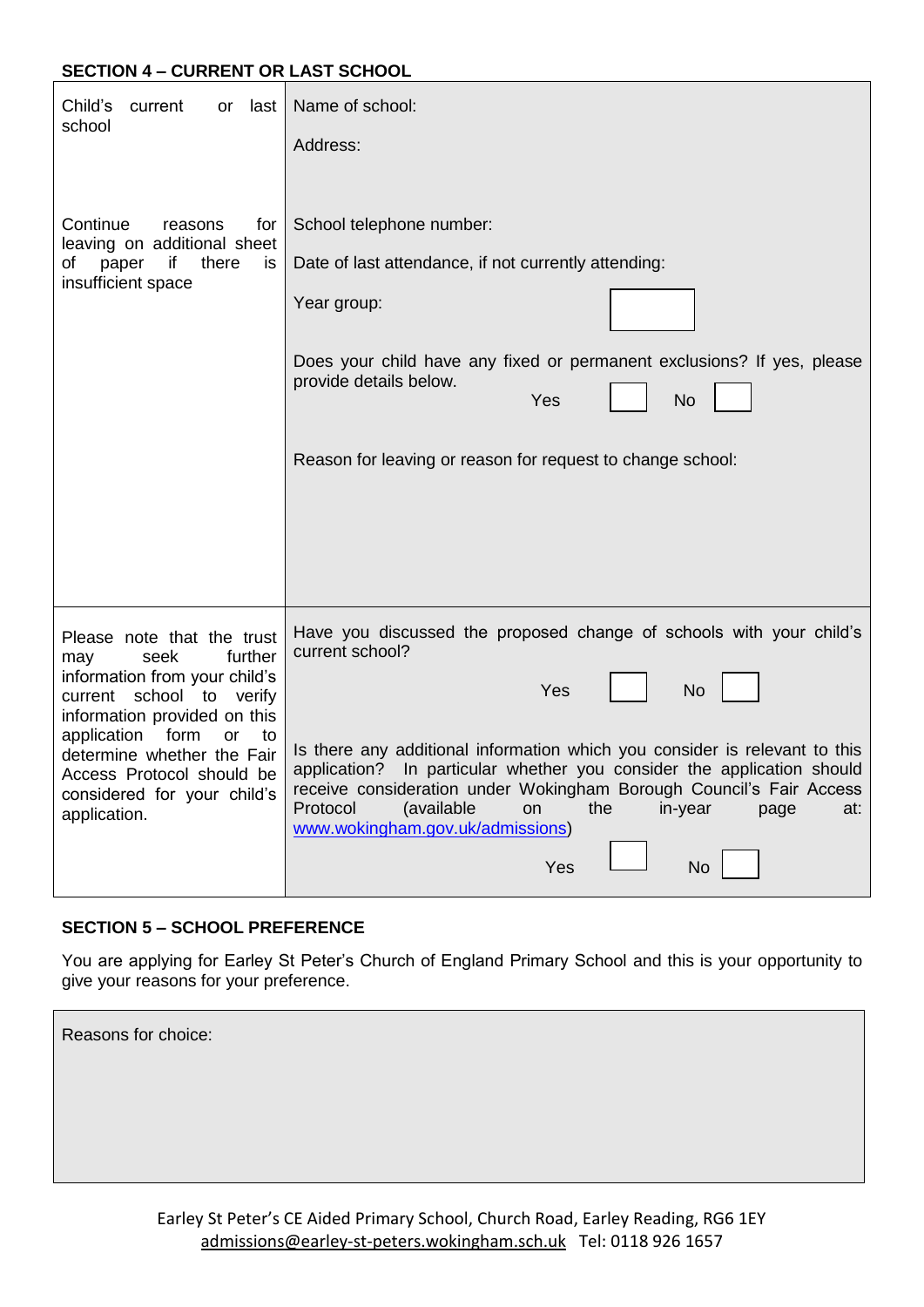#### **SECTION 6 – ADDITIONAL INFORMATION**

| A Does your child have an Education, Health and Care Plan (EHCP)?                                                                                                                           |               |  | Yes                | No        |  |
|---------------------------------------------------------------------------------------------------------------------------------------------------------------------------------------------|---------------|--|--------------------|-----------|--|
| B Is the child looked after or previously looked after by a local authority?<br><b>Yes</b><br><b>No</b><br>Relevant supporting information will be required e.g. letter from social worker. |               |  |                    |           |  |
| Name of local authority:                                                                                                                                                                    |               |  |                    |           |  |
| C Are you applying on denominational grounds?                                                                                                                                               |               |  |                    |           |  |
| If yes, a church attendance form should be attached to your application                                                                                                                     |               |  | Yes                | <b>No</b> |  |
| Are you applying on grounds of serious medical, physical, psychological,<br>D<br>or social need? Evidence from professionals will be required.<br>No<br>Yes                                 |               |  |                    |           |  |
| Does your child have a sibling(s) living at the same address already<br>Yes<br><b>No</b><br>E<br>attending Earley St Peter's Church of England Primary School?                              |               |  |                    |           |  |
| Name of child                                                                                                                                                                               | Date of birth |  | Address of sibling |           |  |
|                                                                                                                                                                                             |               |  |                    |           |  |
|                                                                                                                                                                                             |               |  |                    |           |  |
|                                                                                                                                                                                             |               |  |                    |           |  |
|                                                                                                                                                                                             |               |  |                    |           |  |

## **SECTION 7 – DECLARATION**

| Personal information contained in this form is subject to (EU) General Data Protection Regulations<br>(GDPR). If you would like more information about how Earley St Peter's Church of England Primary<br>School uses your data please see our Privacy Notice(s) which are available on the website. |  |  |  |  |
|------------------------------------------------------------------------------------------------------------------------------------------------------------------------------------------------------------------------------------------------------------------------------------------------------|--|--|--|--|
| I understand that this information will be stored securely and may be shared with any appropriate<br>agencies.                                                                                                                                                                                       |  |  |  |  |
| The Keys Academy Trust reserves the right to carry out further investigations and require additional<br>evidence to verify information contained in this form, including contacting the child's previous school.                                                                                     |  |  |  |  |
| I enclose supporting information relating to (please tick):                                                                                                                                                                                                                                          |  |  |  |  |
| Section 6C<br>Section 6B<br>Section 1<br>Section 2                                                                                                                                                                                                                                                   |  |  |  |  |
| Other                                                                                                                                                                                                                                                                                                |  |  |  |  |
| I declare that the information I have given on this form is correct and that I am the person with parental<br>responsibility for the child named above.                                                                                                                                              |  |  |  |  |
|                                                                                                                                                                                                                                                                                                      |  |  |  |  |

Earley St Peter's CE Aided Primary School, Church Road, Earley Reading, RG6 1EY [admissions@earley-st-peters.wokingham.sch.uk](mailto:admissions@earley-st-peters.wokingham.sch.uk) Tel: 0118 926 1657